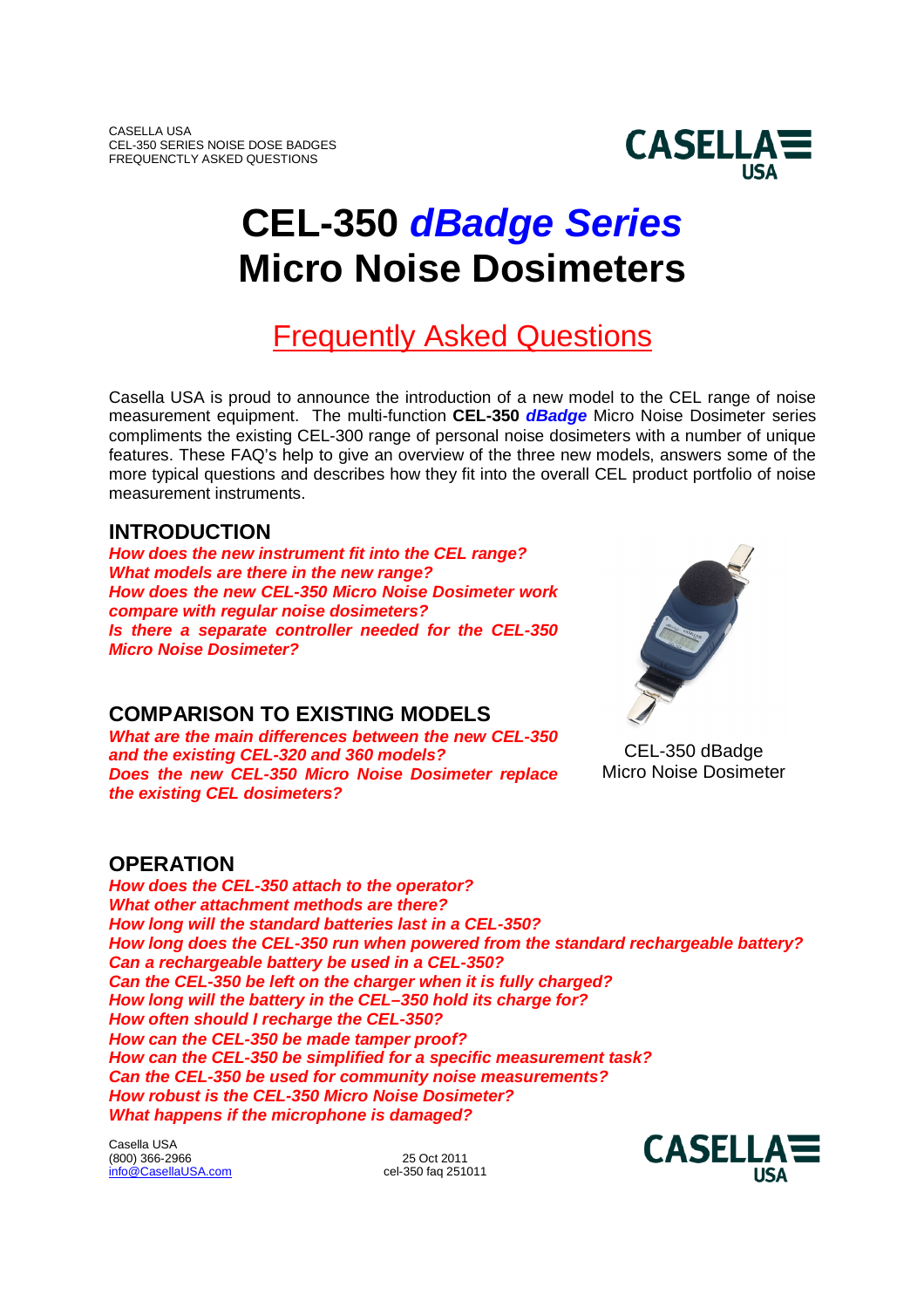*Does pc software come with the CEL-350 Micro Noise Dosimeter? I only have a USB port on my computer; can I still download results from the CEL-350? How long does it take to download a run? What are the minimum requirements of the pc to run the Insight software?*

# **INSTRUMENT FUNCTION……**

# **…….SETUP**

*How many different SETUPs can be stored in a CEL-350? Do I have to select the SETUP each time before a run? How do I change the setup configuration in a CEL-350? When does a run actually start in a CEL-350? When does a run actually stop in a CEL-350? Are delayed start and stop timers are available in the CEL-350? How many runs can be stored in the memory of the CEL-350? How many repeats can be selected in a CEL-350? Can individual runs be deleted from the instrument? How many Threshold levels can be set in the CEL-350? What Criterion levels can be set in the CEL-350? Are there any alarms available in the CEL-350? Is it possible to change the alarm levels if future legislation requires?*

# **…….MEASUREMENT RANGE**

*What measurement range does the CEL-350 cover? What happens to noise levels below 80dB(A)? How many measurements can be stored with the CEL-350? What range does the peak measurement cover?*

# **…….PARAMETERS**

*What results can be stored for the whole measurement run? What if not all of these parameters are required for a particular measurement? What rms frequency weightings are available in the CEL-350? What frequency weightings are available for peak measurements in the CEL-350? What time weightings are available in the CEL-350? What exchange rates or Q values are available in the CEL-350? How can the calculation of LEP,d be made for non-standard working days? How can the calculation of TWA be made for non-standard working days? What is the difference between LEP,d and LEP,v? What is the difference between TWA and TWA,v?*

# **…….TIMERS & RUN LENGTH**

*What time intervals are available for measuring the profiles in the CEL-350? What fixed durations are available for the overall run time in the CEL-350? Can the measurement be synchronized to the real time clock? What is the shortest run duration that can be stored in the CEL-350? What is the longest run duration that can be stored in the CEL-350?*

Casella USA by the case of 14<br>(800) 366-2966 cases by the case of 14 and 25 Oct 2011 (800) 366-2966 25 Oct 2011  $info@$ CasellaUSA.com

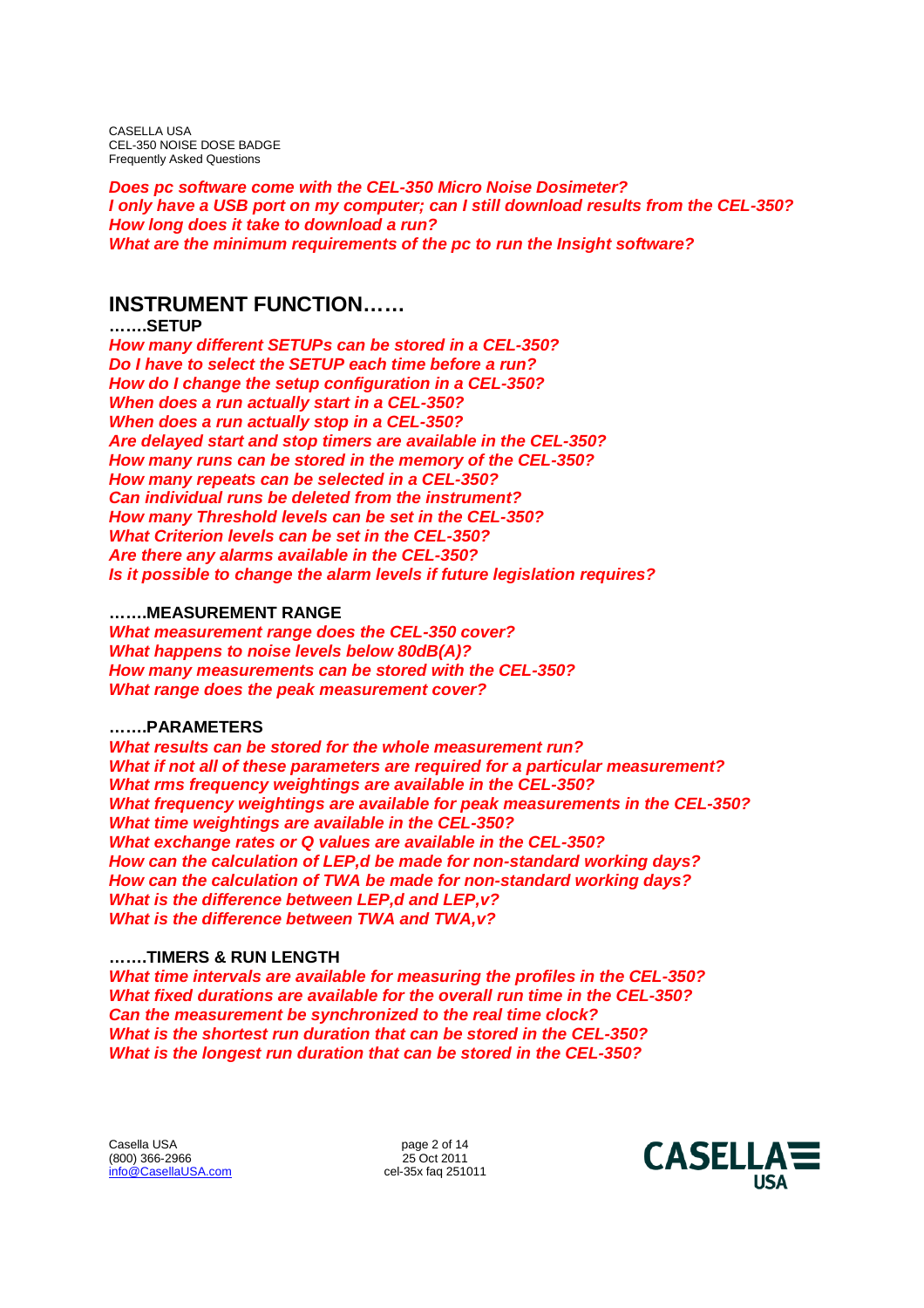# **ACCCURACY & RESULTS**

*What standards and accuracy is the instrument designed to fulfill? Is the CEL-350 certified Intrinsically Safe for use in hazardous areas? How often does the CEL-350 need to be recalibrated? What results can be calculated and displayed? How many runs can be stored in a CEL-350 Micro Noise Dosimeter? How many profile points in total can be stored in the CEL-350? How many profiles can be stored in a single run in a CEL-350? How long does the memory last when recording profiles in a CEL-350? What happens if the battery pack runs down during a measurement? What is the standard warranty on the CEL-350?*

# **APPLICATIONS**

*What markets are the instruments designed for? How does the CEL-350 cater for these markets?*

# **Other products in the CEL range of noise instruments**

The CEL range of products include the CEL-240 series of simple sound level meters, the CEL-620 Series advanced octave band real time meters and the CEL-630 Series data logging real time analyzers.

Key points of these series are as follows;

# **CEL-240 Series Simple sound level meters –**

Four models are available, the CEL-240, 242, 244 and the 246 meters. ANSI Type 2.

# **CEL-350 Series Personal noise dosimeters –**

Three models are available, the CEL-350 Lite, 350 and 352 Plus dosimeters. ANSI Type 2.

# **CEL-620Series Real time octave band analyzers –**

Two main models are available; the CEL-620 ultra wide range integrating sound level meter and the CEL-621 environmental octave band meter. Three versions of each meter are available offering broadband only, octave band and third octave band frequency analysis using parallel filters. ANSI Type 1 and Type 2.

# **CEL-630 Series Real time analyzer systems–**

Four main models are available, the CEL-630, 631, 632 and 633 analyzers. Three variants are available for each analyzer offering broadband only, octave band and third octave band frequency analysis using parallel real time filters. ANSI Type 1 and Type 2.

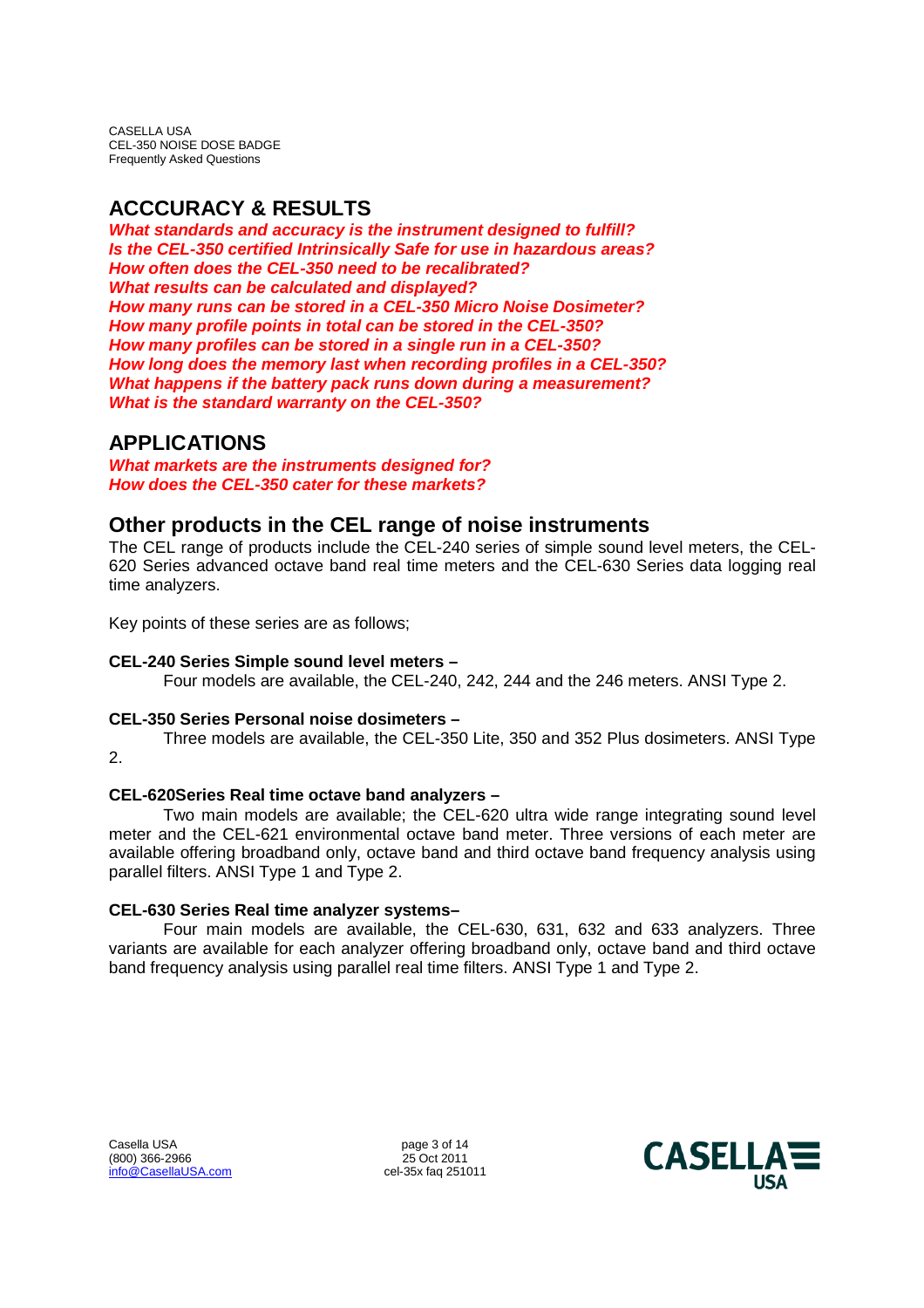# **INTRODUCTION**

# *How does the new CEL-350 instrument fit into the CEL range?*

The new CEL-350 models fits into the CEL-300 range of personal noise dosimeters and take over from the earlier traditional CEL-320 and CEL-360 dosimeter models.

# *What models are there in the new range?*

Currently there are three new models called the **CEL-350 Lite**, the **CEL-350** and the **CEL-352 Plus** Micro Noise Dosimeters that are designed to be worn by the worker to collect their individual noise exposure data during a representative working day.

# *How does the new CEL-350 Micro Noise Dosimeter work compared with regular noise dosimeters?*

In a regular noise dosimeter such as the CEL-320 or CEL-360 there is the main body of the meter plus a separate, remote microphone. The microphone for these types of instruments is on the end of a length of cable so that the body of the dosimeter is worn on the worker's belt and the microphone is placed near the hearing zone. The CEL-350 Micro Noise Dosimeter is a complete instrument including the microphone built-in to the main body of the instrument. As such it is worn on the shoulder or hardhat as close to the hearing zone as possible.

# *Is there a separate controller needed for the CEL-350 Micro Noise Dosimeter?*

No. The new CEL-350s are completely standalone instruments that do not rely on any other instrument to see the results. The only other item needed to use the CEL-350 is a regular standard acoustic calibrator with a ½" cavity such as the CEL-120/2 and the Insight software.

# **COMPARISON TO EXISTING MODELS**

# *What are the main differences between the new CEL-350 and the existing CEL-320 and 360?*

The existing CEL-320 and CEL-360 models are fully functional, stand-alone noise dosimeters that have an integral memory and display with a control keypad. The CEL-350 Micro Noise Dosimeter is a simplified version of a logging noise dosimeter yet still includes a display and some limited external controls for the user. Simplifying the design of the CEL-350 unit allows a very cost effective dosimeter to be achieved in a very compact unit.

# *Does the new CEL-350 Micro Noise Dosimeter replace the existing CEL dosimeters?*

Yes. The existing CEL-320 and CEL-360 personal noise dosimeters are being phased out and will be replaced by the newer CEL-350 Micro Noise Dosimeters. The CEL-350 are optimized for satisfying any Workplace Noise applications.

# **OPERATION**

# *How does the CEL-350 attach to the operator?*

The CEL-350 is intended to be worn close to the hearing zone therefore it is supplied as standard with a set of clothing pin clips and a set of alligator clips that can be attached to overalls or a shirt near the shoulder area.

# *What other attachment methods are there?*

Also provided as options are a set of harness clips and a hard hat clip set. The optional hard hat-mounting clip set is available for use in areas such as the construction industry or wherever head protection is mandated.

Casella USA page 4 of 14 (800) 366-2966 25 Oct 2011 info@CasellaUSA.com

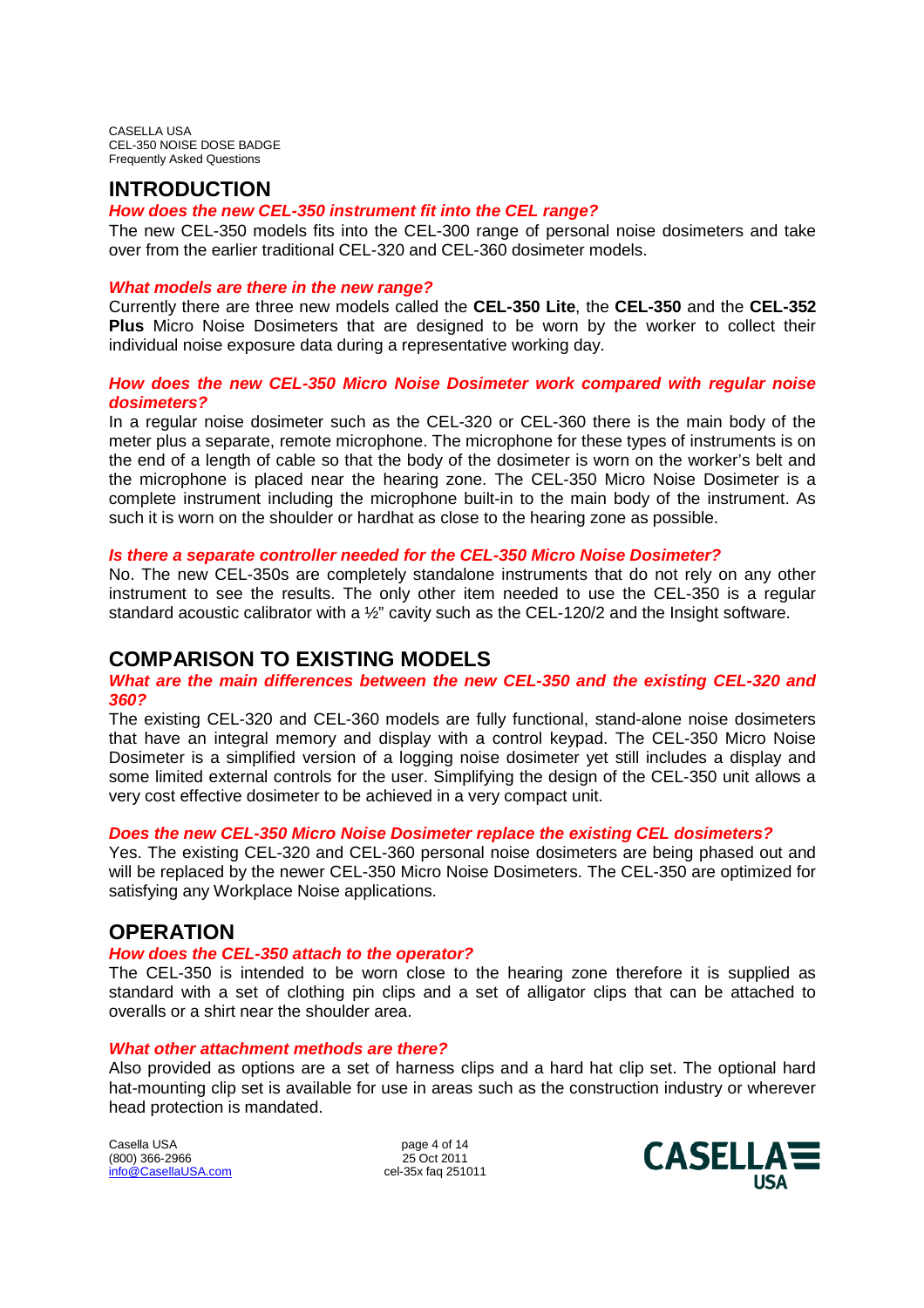#### *Can a rechargeable battery be used in a CEL-350?*

Yes, the battery pack in the CEL-350 consists of 2 half-size NiMH AAA cells. This set of batteries is hard wired into the instrument and is not user changeable. A new rechargeable battery pack should be used to replace the originals in the CEL-350 Micro Noise Dosimeter when it no longer holds the charge. This replacement procedure can be carried out during the normal recalibration process when the instrument is returned to Casella CEL service laboratory. The rechargeable battery pack in the CEL-350 is not intended to be a user serviceable item.

#### *How long will standard batteries last in a CEL-350?*

The battery pack in the CEL-350 will last for up to 28 hours running time. After that running time the instrument will not have enough power to continue the measurement but it will be able to retain any stored data safely in the memory until it is recharged again in the approved manner with the CEL-6362 or 6363 charger unit.

#### *How long does it take to recharge the battery in a CEL-350?*

When a completely discharged CEL-350 Micro Noise Dosimeter is plugged into a CEL-6363 multi-charger unit it will be completely charged in about one and a half hours. A quick 30-minute charge time is enough to provide a full 8-hour run time for the CEL-350. There is no memory effect with the NiMH battery pack and the dosimeters do not have to be left on the charger to stay charged although there may be a small amount of battery leakage over extended periods of time.

# *Can the CEL-350 be left on the charger when it is fully charged?*

Yes, this will not damage the internal battery pack and is the recommended charging process. The CEL-6363 multi-charger units have been designed to allow up to 3 separate CEL-350 Micro Noise Dosimeters to be charged at the same time.

# *How long will the battery in the CEL–350 hold its charge?*

The CEL-350 Micro Noise Dosimeter will display the current amount of run time available from the battery pack as it is charging. Simply remove it and start a run as soon as the CEL-350 indicates it has enough battery life available for the required measurement duration.

#### *How often should I recharge the CEL-350?*

The CEL-350 Micro Noise Dosimeter can be safely left for extended periods of time up to a few months in between charges. It will always indicate the current battery life remaining whenever switched on so you will always know what length of measurement can be obtained.

#### *How can the instrument be made tamper proof?*

The CEL-350 Micro Noise Dosimeter can be locked once a run has started by the supervisor to prevent unauthorized attempts to access the screen information. This makes the unit particularly safe and secure when used unsupervised. The run in progress icon and the duration of the run so far are displayed when the unit is locked out and a small padlock icon is shown on the display.

# *How can the instrument be simplified for a specific measurement task?*

The design of the CEL-350 Micro Noise Dosimeter is such that it retains a single setup configuration in its memory so that it will always perform the same measurement every time it is used. It is not necessary to choose from a number of possible setups. There are 2 separate display modes available from the configuration menu to suit either the US OSHA regulations or the ISO regulations. This is purely for the display only since whatever is being displayed on the

Casella USA by the case of 14<br>(800) 366-2966 cases by the case of 14 and 25 Oct 2011 (800) 366-2966 25 Oct 2011 info@CasellaUSA.com

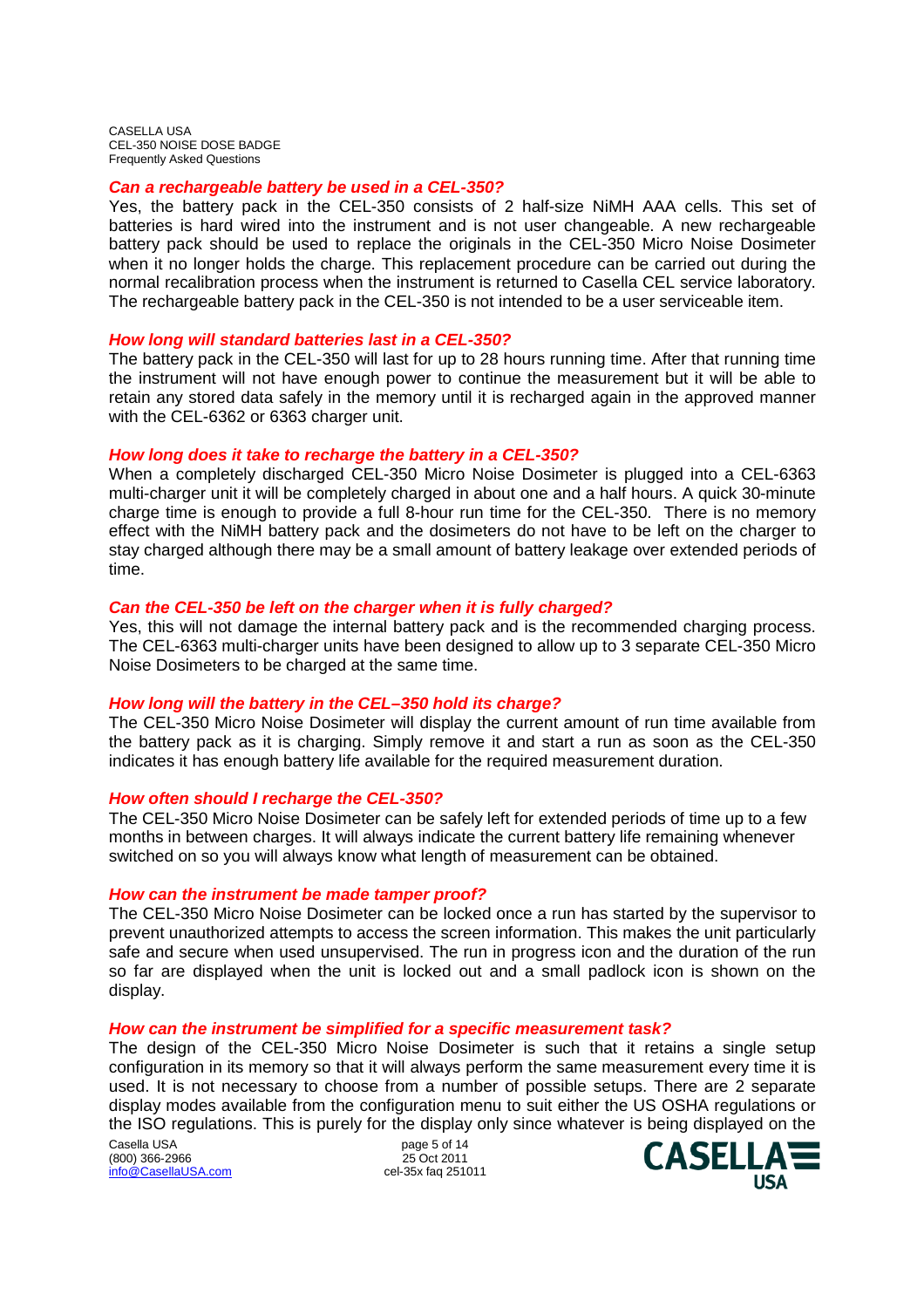screen the instrument is always collecting the complete set of results for both OSHA and ISO recordings.

# *Can the CEL-350 be used for community noise measurements?*

The CEL-350 Micro Noise Dosimeter should not be used for community noise measurements. The measurement range only extends down to 65 dB and this is usually too high for successful environmental noise measurements.

# *How robust is the CEL-350 Micro Noise Dosimeter?*

The CEL-350 Micro Noise Dosimeter is designed to be robust and to withstand the wear and tear associated with practical noise measurements in an industrial environment. It is manufactured using the same material as is used in many automobile bumpers. One of the main problems with traditional style noise dosimeters is that the microphone cable can get damaged or pulled which can then affect the integrity of the measurements or cause no signal at all to get to the dosimeter. Snagging of the microphone cable can also lead to possible danger for the employee and so this has been eliminated by careful design. This is not the case with the CEL-350 badge style since it has the microphone capsule built-in. Also, since the controls can be locked on the CEL-350 Micro Noise Dosimeter, the risk of tampering or misuse is considerably reduced.

# *What happens if the microphone is damaged?*

The CEL-350 Micro Noise Dosimeter is fitted with a CEL-252 type 2 general-purpose electret microphone capsule. This is screwed into the input stage of the CEL-350 and can be easily changed by the user if it gets damaged in use. The standard CEL-6356 windscreen is provided with every CEL-350 to offer some protection for the microphone against the ingress of wind or dust when in use.

# *Does pc software come with the CEL-350 Micro Noise Dosimeter?*

Yes, the CEL-350 Micro Noise Dosimeter is supplied with the Casella Insight<sup>TM</sup> Windows software program that downloads measurements from the dosimeter to the PC. The measurements can then be viewed and manipulated with the software using the structure of a database program. Options are provided to export the data into a spreadsheet for reporting and further analysis.

# *I only have a USB port on my computer; can I still download my results from the CEL-350?*

Yes, the CEL-350 Micro Noise Dosimeter kit includes the 193200B high speed USB infrared interface adaptor that communicates with the pc for downloading stored results.

# *How long does it take to download a run?*

A complete 8-hour shift measurement takes approximately 6 seconds to download to the pc. A completely full memory of 180 hours of recording will take just over 2 minutes to transfer to the pc program.

# *What are the minimum requirements of the pc to run the Insight software?*

Hardware requirements are:

- Pentium III 1 GHz processor
- 128 Mbyte memory
- 20 Gbyte hard drive

Casella USA page 6 of 14 (800) 366-2966 25 Oct 2011 info@CasellaUSA.com

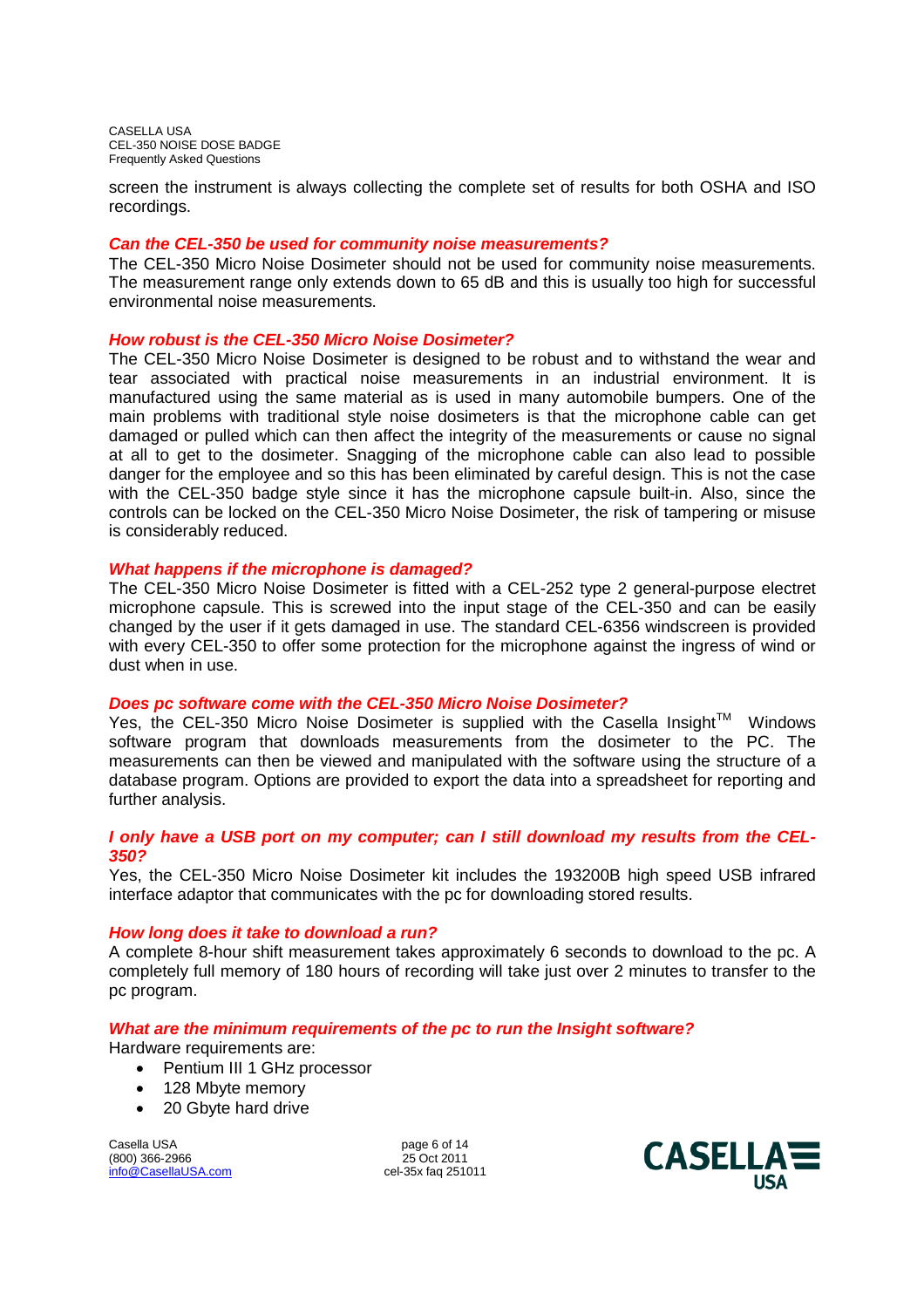• CDROM drive for installation

Operating system requirements

- MS Windows 2000 with Service pack 4
- MS Windows XP Home or Professional with service pack 2
- MS Windows NT 4 with service pack 6a

# **INSTRUMENT FUNCTION……**

# **…….SETUP**

# *How many different SETUPs can be stored in a CEL-350?*

Only a single setup configuration is stored in the CEL-350 Micro Noise Dosimeter for simplicity.

#### *Do I have to select the SETUP each time before a run?*

Since a CEL-350 Micro Noise Dosimeter only has a single setup there is no need to select it to begin a new measurement run. It is possible to change the way the dosimeter displays the results from ISO to OSHA to make it more convenient to see the appropriate subset of the results on screen but everything will be downloaded to the software for later inspection and review.

#### *How do I change the setup configuration in a CEL-350?*

The setup configuration is fixed in the CEL-350 Micro Noise Dosimeter so it is not necessary to have to change it to make measurements.

# *When does a run actually start in a CEL-350?*

A new measurement run starts immediately when the Run command is given to the CEL-350 Micro Noise Dosimeter. All runs are started manually from the buttons on the side of the dosimeter.

#### *When does a run actually stop in a CEL-350?*

An existing run ends when the CEL-350 is halted using the buttons on the side of the unit. Any period data profiles for the unfinished last minute will not be saved but the overall results will be completely correct for the calculations of noise dose and TWA and will include this last sub 1 minute interval.

#### *Are delayed start and stop timers are available in the CEL-350?*

It is possible to set delay stop timers for a measurement in the CEL-350 Micro Noise Dosimeter using the Pro mode where a delayed stop can be set in 30 minute increments from 30 minutes to 12 hours for a run. At the end of the selected delay time the dosimeter will stop recording automatically to prevent erroneous answers from being collected in an over-run situation at the end of a shift.

#### *How many runs can be stored in the memory of the CEL-350?*

The memory of a CEL-350 is configured such that any single run will take at least 1 hour of recording space in the memory. Up to 180 hours of memory are available in an empty instrument so up to 180 sets of data can be stored in a CEL-350 Micro Noise Dosimeter.

# *How many repeats can be selected in a CEL-350?*

No repeats of a run can be selected in a CEL-350 Micro Noise Dosimeter since the memory is

Casella USA by the case of 14<br>(800) 366-2966 cases by the case of 14 and 25 Oct 2011 (800) 366-2966 25 Oct 2011<br>
info@CasellaUSA.com 25 Oct 2011 info@CasellaUSA.com

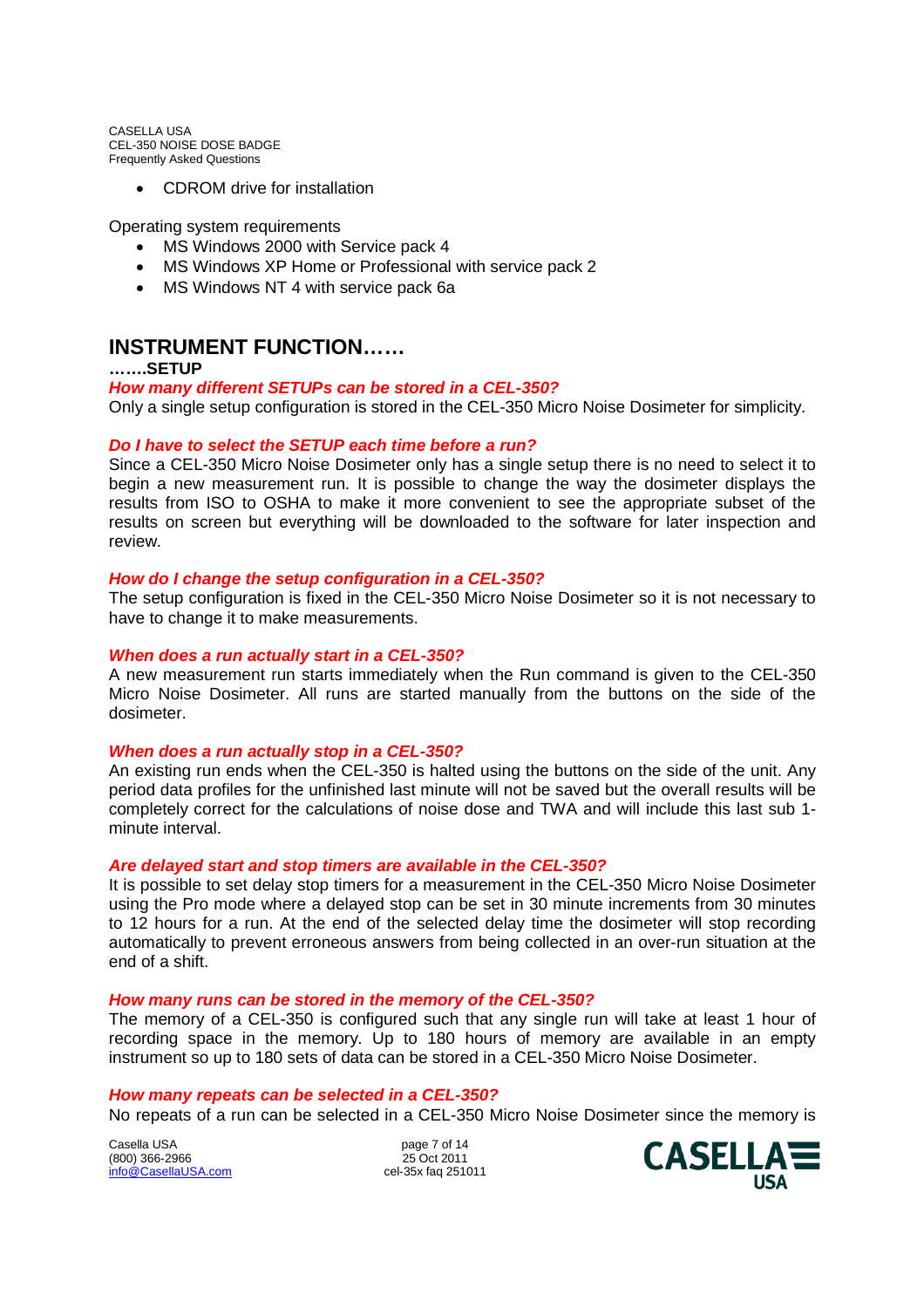configured to have manually controlled measurement runs.

# *Can individual runs be deleted from the instrument?*

Yes, the run data stored in the CEL-350 Micro Noise Dosimeter will be saved until the erase command is used to clear the memory prior to starting a new set of measurements. The erase command can be sent from the Insight<sup>TM</sup> software or from the configuration menu in the instrument. All runs stored in the memory of the CEL-350 will be deleted at the same time.

# *How many Threshold levels can be set in the CEL-350?*

The data are saved in the CEL-350 Micro Noise Dosimeter in such a way as to be able to apply any number of thresholds using the Insight<sup>TM</sup> software after the runs are downloaded to the pc. Thresholds can be set in 1 dB steps over the range from 70 to 90 dB. The default is 80 dB for the internally displayed results for OSHA.

# *What Criterion levels can be set in the CEL-350?*

Any criterion level can be selected for the data from the CEL-350 Micro Noise Dosimeter once results are downloaded to the Insight™ software package. Criterion values from 70 to 90 dB can be selected in the software in 1 dB steps. The default is 90 dB.

# *Are there any alarms available in the CEL-350?*

Yes, there are 2 visual alarms available in the CEL-350 Micro Noise Dosimeter that use 2 separate high intensity micro LED's. These are used to signal warnings for the battery life, memory available and the accumulated measured noise exposure so far in a run. The function of the Red LED is shown below and is common to both the OSHA and the ISO display configuration mode. These are shown below;

| Red LED   |                                                               |                                                               |
|-----------|---------------------------------------------------------------|---------------------------------------------------------------|
| Off       | Flashing slowly on   On continuously                          |                                                               |
|           | good for $> 2$ hour   remaining battery   off and seek advice | Battery and memory $\vert \lt 2$ hours of Fatal error, switch |
| recording | life and memory                                               | from Casella service                                          |

The function of the Blue LED is dependent on the display mode selected in the instrument configuration menu at switch on.

| <b>Blue LED</b> |                          |                                |                              |
|-----------------|--------------------------|--------------------------------|------------------------------|
| Setup<br>for    | Off                      | Flashing slowly every 1.5      | Flashing<br>quickly<br>every |
| display         |                          | sec                            | 0.5 <sub>sec</sub>           |
| <b>OSHA</b>     | Lavg (Thr=80) <= 84.9 dB | Lavg (Thr=80) $>=85 dB$        | Lavg (Thr=80) $>=85 dB$      |
|                 | <b>AND</b>               | OR                             | <b>AND</b>                   |
|                 | $LZpk \leq 139.9 dB$     | $LZpk >= 140 dB$               | LZpk > 140 dB                |
| <b>ISO</b>      | Laeg $\leq$ 79.9 dB      | Laeg $>=80$ dB                 | Laeg $>85$ dB                |
|                 | <b>AND</b>               | OR                             | <b>AND</b>                   |
|                 | $LCpk < = 134.9 dB$      | $LCpk > 135$ & $\leq$ 136.9 dB | $LCpk >= 137 dB$             |

# *Is it possible to change the alarm levels if future legislation requires?*

Yes, it is possible to change the trigger levels at which the Blue LED starts to give warnings using the Insight™ software package. This is in case the various noise exposure regulations change during the lifetime of the CEL-350 dosimeter.

Casella USA page 8 of 14 (800) 366-2966 25 Oct 2011 info@CasellaUSA.com

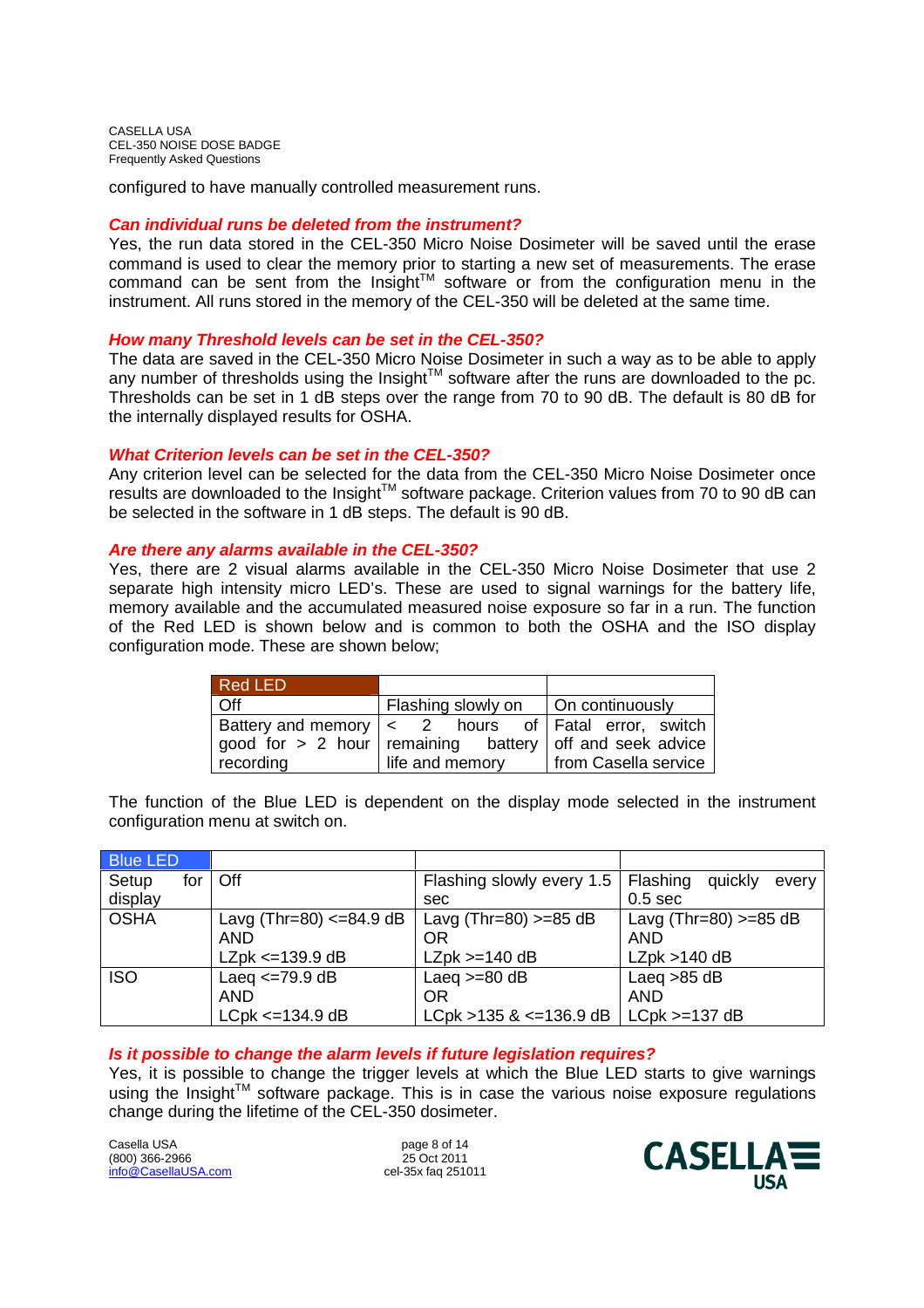# *Can the alarm function be disabled if required?*

Yes, the alarm function can be disabled if it is not required for future measurement runs using the configuration menu at switch on time. Simply toggle this function ON or OFF as desired.

# **…….MEASUREMENT RANGE**

# *What measurement range does the CEL-350 cover?*

The CEL-350 Micro Noise Dosimeter covers and includes the range from 65 to 140 dB for the measurement of time varying noise levels.

# *What happens to noise levels below 80dB(A)?*

Any noise level that is below the 80 dB threshold level is still stored in the dose histograms in the CEL-350 Micro Noise Dosimeter and will not be included in the results for the dose and TWA calculations shown on the screen. This is in line with the US OSHA recommendations for noise instruments used for noise dosimetry measurements. The noise levels are still available when downloaded to the Insight<sup> $TM$ </sup> pc program for later analysis using other protocols.

#### *How many measurements can be stored with the CEL-350?*

Up to 180 measurements can be stored in a CEL-350 Micro Noise Dosimeter since every run regardless of its actual duration uses 1 hour of the available memory. In practice at least 20 days of full 8 hour shifts can be stored in a CEL-350.

# *What range does the peak measurement cover?*

The range of the peak detector is from 95 to 143 dB for the measurement of the upper noise limit in situations where the noise climate includes impact or impulsive sources as required by the US OSHA regulations.

# **…….PARAMETERS**

# *What results can be stored for the whole measurement run?*

The CEL-350 Micro Noise Dosimeter stores the following values;

- $\bullet$  the unique instrument ID serial #,
- the run number in the memory,
- the acoustic calibration record including date, time and level,
- the start date and time of the run.
- $\bullet$  the end date and time of the run.
- the measurement run duration,
- the actual time average level  $(L_{\text{avg}})$  with the Q=5 exchange rate,
- the actual time average level LAeq with the Q=3 exchange rate,
- $\bullet$  the actual time average level LCeq with the Q=3 exchange rate (CEL-352 Plus),
- the difference between the C and the A weighted Legs (CEL-352 Plus),
- the measured noise dose % with the Q=5 dB exchange rate,
- the measured noise dose % with the Q=3 dB exchange rate,
- $\bullet$  the personal sound exposure level Pa<sup>2</sup>hr,
- $\bullet$  the personal sound exposure level Pa<sup>2</sup>sec,
- the time weighted average level TWA,
- the personal exposure level LEP,d,
- the sound exposure level LAE,
- the impulse weighted time average level LAIeq,
- $\bullet$  the peak level  $LZ_{\text{pk}}$ ,

Casella USA **page 9 of 14** (800) 366-2966 25 Oct 2011 info@CasellaUSA.com

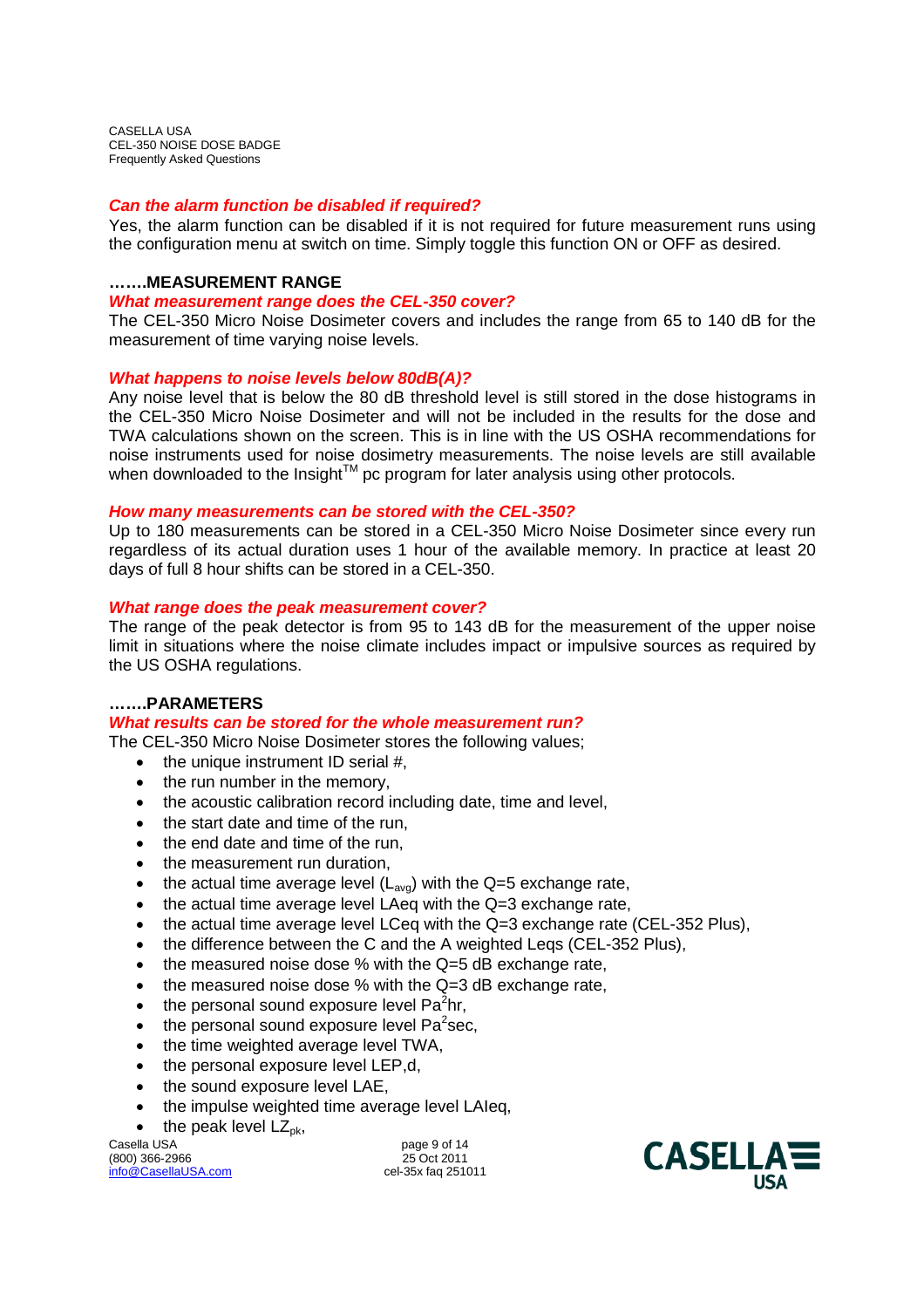- $\bullet$  the peak level LCpk,
- the A weighted Fast maximum sound level LAFmx,
- the A weighted Fast minimum sound level LAFmn,
- the A weighted Slow maximum sound level LASmx
- the A weighted Slow minimum sound level LASmn,
- the A weighted impulse maximum sound level LAImx,
- any rms. overload exceedance above 140 dB(A),
- any peak overload exceedance above 143 dB(Z) or dB(C),
- and the battery status.

The CEL-350 and 352 Plus Micro Noise Dosimeters also store the 4 profiles every 1 minute including the Q=5 time average level, the unweighted peak, the Q=3 time average level and the C peak level. There is no time history storage in the CEL-350 Lite dosimeter.

# *What if not all of these parameters are required for a particular measurement?*

Fot the sake of simplicity it is not possible to disable any of the measured and stored parameters. They are all measured and collected by the CEL-350 units. The Insight<sup>TM</sup> software allows the results to be limited as far as being used and displayed in the pc after a run.

# *What rms frequency weightings are available in the CEL-350?*

The standardized 'A' broadband frequency weighting is provided in the CEL-350 Micro Noise Dosimeter as specified in many workplace noise regulations for the measurement of the dose% and time average levels. Additionally, the CEL-352 Plus dosimeter also measures the C weighted overall noise level and calculates the L(C-A) level difference.

# *What frequency weightings are available for peak measurements in the CEL-350?*

The standardized 'Z' and 'C' broadband frequency weightings are provided in the CEL-350 Micro Noise Dosimeter as specified in many workplace noise regulations for the measurement of the peak exceedance level.

# *What time weightings are available in the CEL-350?*

The CEL-350 Micro Noise Dosimeter can have either the Slow time weighting for US OSHA style measurements or none for European ISO style measurements where no weighting is specified or the Fast time weighting for some of the measured values.

# *What exchange rates or Q values are available in the CEL-350?*

The CEL-350 Micro Noise Dosimeter has both the Q=5 dB exchange rate for US OSHA style measurements and Q=3 (equal energy principle) for the ACGIH and European ISO style measurements in every measurement run.

# *How can the calculation of LEP,d be made for non-standard working days?*

The European ISO style unit LEP,d for non-standard working days must be calculated externally in the software once the time history profiles have been transferred to the computer.

# *How can the calculation of TWA be made for non-standard working days?*

The US OSHA style unit TWA for non-standard working days must be calculated externally in the software once the time history profiles have been transferred to the computer.

# *What is the difference between LEP,d and LEP,v?*

Casella USA page 10 of 14 (800) 366-2966 25 Oct 2011 info@CasellaUSA.com

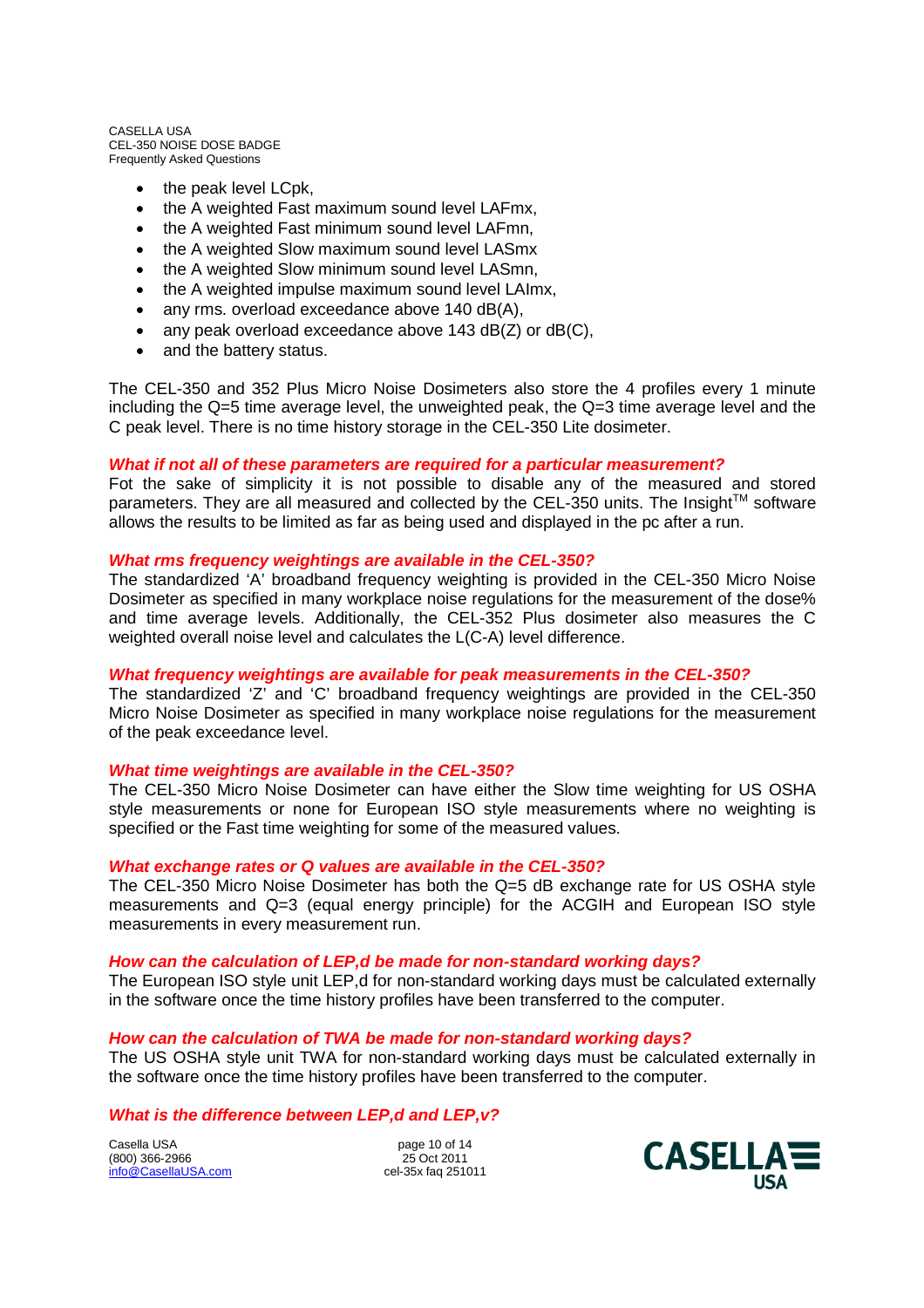The unit LEP,d is always calculated based on a time interval of 8 hours whereas the LEP,V unit can be calculated for any other time interval of not exactly 8 hours.

# *What is the difference between TWA and TWA,v?*

The unit TWA is always calculated based on a time interval of 8 hours whereas the TWA,v unit can be calculated for any other time interval of not exactly 8 hours.

# **…….TIMERS & RUN LENGTH**

*What time intervals are available for measuring the profiles in the CEL-350?*

A single fixed time interval of 1 minute is available for measuring the time history profiles in a CEL-350 and CEL-352 Plus Micro Noise Dosimeter. This is the best compromise for simplicity and detail for most noise dosimetry measurements giving adequate time resolution for later calculations in software when necessary for "what if?" purposes. No time history is recorded in the CEL-350 Lite dosimeter.

# *What fixed durations are available for the overall run time in the CEL-350?*

Run times are either controlled manually by the user of the CEL-350 Micro Noise Dosimeter or can be set at increments of 30 minutes in dosimeters fitted with the Pro Mode firmware  $(firmware >=v1.13)$ .

# *Can the measurement be synchronized to the real time clock?*

No. Measurements begin as soon as the start run key is pressed on the CEL-350 Micro Noise Dosimeter.

# *What is the shortest run duration that can be stored in the CEL-350?*

The shortest measurement run that can be stored can be as little as a minute. However, it is recommended that longer measurements be carried out to obtain a representative period of recording covering all of the significant sources of noise in the workplace situation.

# *What is the longest run duration that can be stored in the CEL-350?*

The longest run duration is linked to the operational life of the battery in the CEL-350 Micro Noise Dosimeter. This is in the order of 28 hours.

# **ACCCURACY & RESULTS**

*What standards and accuracy are the instruments designed to fulfill?*

The CEL-350 Micro Noise Dosimeters have been designed to meet the requirements of ANSI S1.4 1991 when configured in the OSHA setup and IEC 61252:2002 when configured for ISO setup. It also meets ANSI S1.25 1991 when used as a Noise dosimeter or for Personal Noise Exposure Meters.

# *Is the CEL-350 certified Intrinsically Safe for use in hazardous areas?*

Yes. The special version of the CEL-350 Micro Noise Dosimeter is now available for use in hazardous environments, which require UL or an Eex or ATEX certification. The intrinsically safe version of the CEL-350 Micro Noise Dosimeter is available under the part number CEL-350IS singly or CEL-350IS/KX as full measurement kits (where X is the number of dBadges in the kit). It is also available as part number CEL-350 Lite IS and CEL-352 Plus IS.

# *How often does the CEL-350 need to be recalibrated?*

As with all noise measurement equipment, the CEL-350 Micro Noise Dosimeter and CEL-120/2

Casella USA **page 11 of 14** (800) 366-2966 25 Oct 2011<br>
info@CasellaUSA.com 25 Oct 2011  $info@$ CasellaUSA.com

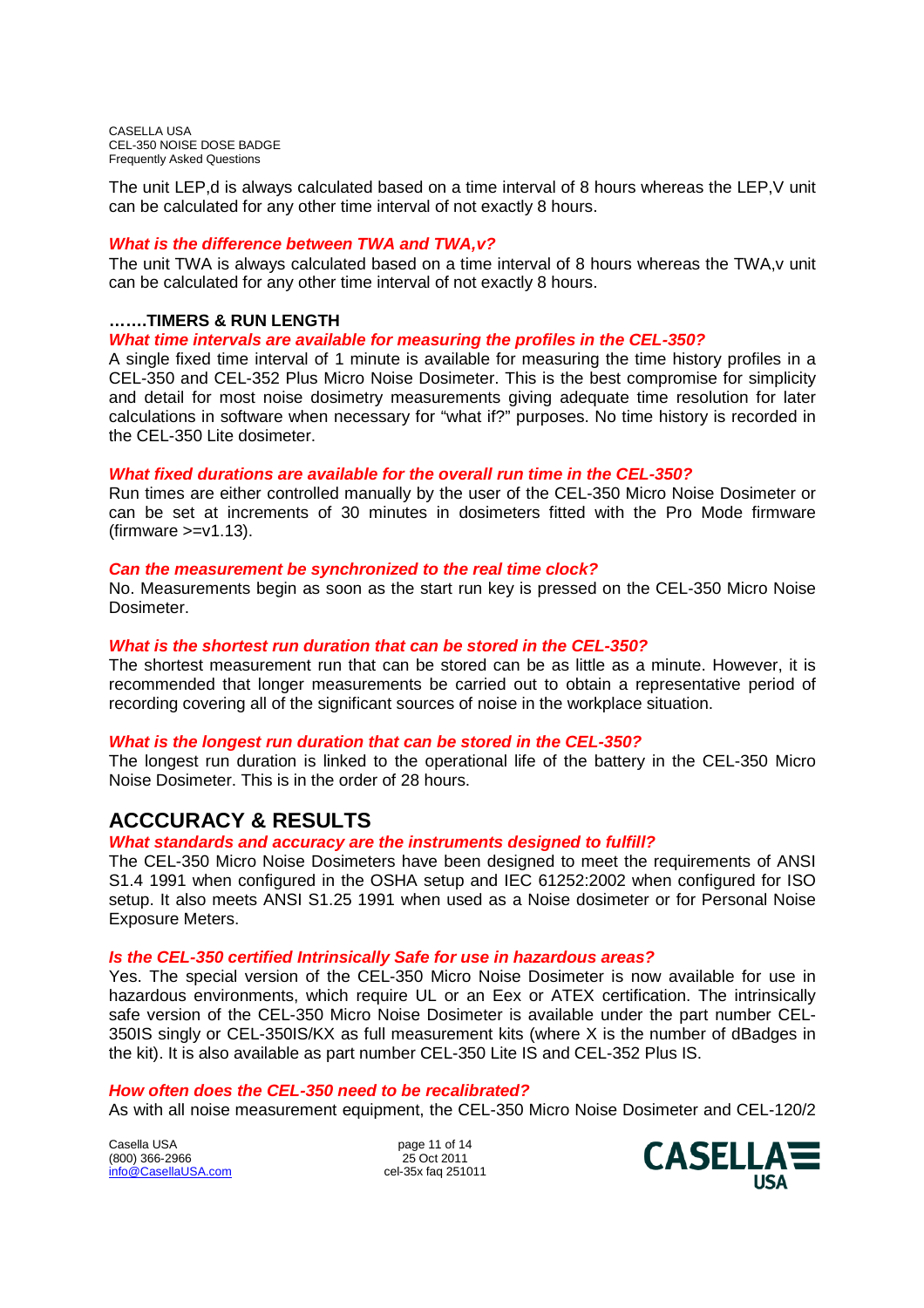Acoustic calibrator should be recalibrated at least every 2 years. The CEL-350 Micro Noise Dosimeter and CEL-120/2 Calibrator should be recalibrated together as they are used as a set. Instruments should be returned to the manufacturer for a traceable recertification each year or as the local regulations require.

# *What results can be calculated and displayed?*

Although it is not a direct reading sound level meter the CEL-350 does have an integral display that is used to display a certain limited set of data depending on whether the OSHA or the ISO display mode has been selected from the configuration menu for the unit.

In the **OSHA** mode the following limited items are displayed to give the user a degree of confidence that the readings are as expected.

- Remaining memory time
- Remaining battery life
- Current time
- Current Slow weighted sound pressure level
- Duration of the current run in hh:mm:ss
- The time average noise level with the Q=5 exchange rate in dB
- The Z weighted peak noise level in dB
- The actual noise dose% with a threshold of 80 and a criterion of 90 dB (the HCA level)

In the **ISO** mode the following items are displayed;

- Remaining memory time
- Remaining battery life
- Current time
- Current Slow weighted sound pressure level
- Duration of the current run in hh:mm:ss
- The time average noise level with the Q=3 exchange rate in dB
- The C weighted peak noise level in dB
- The sound exposure level in Pa ${}^{2}$ hr

# *How many runs can be stored in a CEL-350 Micro Noise Dosimeter?*

The CEL-350 Micro Noise Dosimeter can store up to 180 separate runs. The duration of these runs can be any length but the data logging of the Time History Profiles of 1-minute data is fixed at a maximum of 28 hours due to the battery life consideration for the CEL-350 and CEL-352 Plus dosimeters. This data is always stored as four separate profiles at 1-minute intervals and includes;

- The time average level (LAvg) with the Q=5 exchange rate in dB
- The time average level (LAeg) with the Q=3 exchange rate in dB
- The Z weighted peak level in dB
- The C weighted peak level in dB
- Any Overload flags for the period

# *How many profile points in total can be stored in the CEL-350?*

There is storage space in the CEL-350 for 64kbytes of data. This is allocated as shown below.

4 profiles every 1 minute

Casella USA page 12 of 14 (800) 366-2966 25 Oct 2011 info@CasellaUSA.com

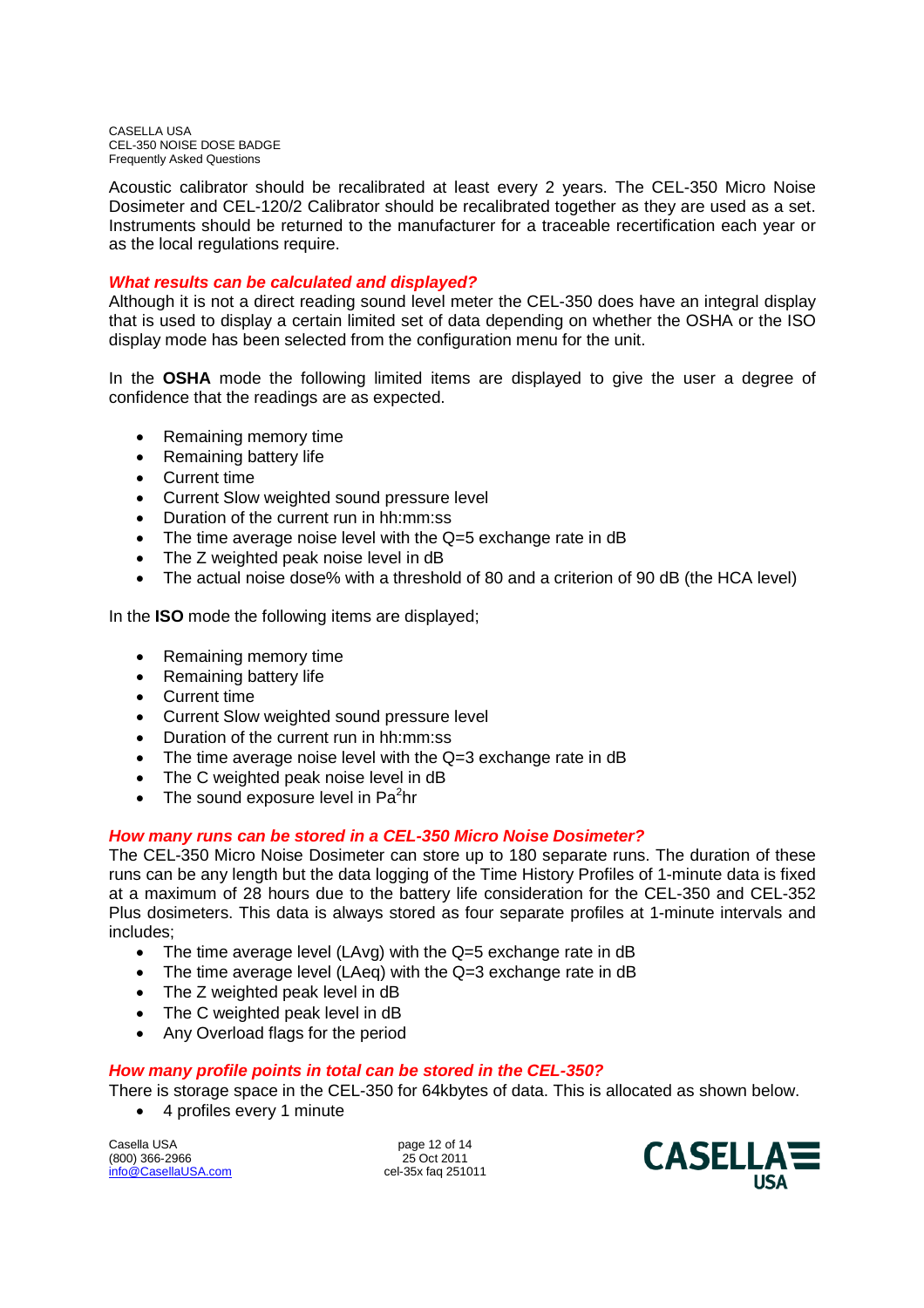- 240 profiles per hour
- Maximum of 180 hours memory allocation
- 43,200 profile points for a completely full memory

# *How many profiles can be stored in a single run in a CEL-350?*

The battery life of a CEL-350 Micro Noise Dosimeter is about 28 hours so at 1-minute intervals a single run can store the results for about  $28 \times 60 \times 4 = 6720$  time history profiles.

# *How long does the memory last when recording profiles in a CEL-350?*

At the end of the normal 28 hour battery life of a CEL-350 Micro Noise Dosimeter when the power supply is too low to continue with measurements there is still enough power to maintain the contents of the memory for long enough to be able to download to the Insight<sup>™</sup> software package. All run data will be saved and the dosimeter will switch itself off safely to preserve the recorded values.

# *What happens if the battery pack runs down during a measurement?*

Run data are stored in a non-volatile  $E^2$  ROM chip that does not require a backup battery to hold the measurements. If the battery pack runs out during a measurement then all the results up to the last full minute will be saved and the CEL-350 will shut down in an orderly fashion and no data will be lost.

# *What is the standard warranty on the CEL-350?*

The standard warranty for the CEL-350 Micro Noise Dosimeter is 24 months parts and labor from the date of receipt of the instrument. After the first 12 months the Casella USA main office in Amherst, NH will handle the recalibration and any repairs that may be necessary.

# **APPLICATIONS**

# *What markets are the instruments designed for?*

The primary market for the CEL-350 Micro Noise Dosimeters is for industrial hygiene measurements to make assessments of workplace noise exposure. This would be to satisfy the Federal or State OSHA regulatory body that any individual in a workplace is not being subjected to excessive amounts of noise beyond the legal limits specified in 29 CFR Occupational Noise Exposure 1910-95. Since all of the CEL-350 models store data with both the  $Q=5$  and  $Q=3$ exchange rates simultaneously it is possible to also satisfy the recommendations of ACGIH/NIOSH and OSHA from a single measurement run.

# *How does the CEL-350 cater for these markets?*

Although there are many types of noise dosimeters available both from Casella CEL and from other manufacturers the CEL-350 series offers a significant addition to the capabilities of many users who have a need for multiple noise dosimeters for workplace noise assessments. The unit costs of more than 2 or 3 Micro Noise Dosimeters start to become very attractive for larger and larger kits when compared to conventional dosimeters. Since a single CEL-350 Micro Noise Dosimeter does not require any specialized reader unit to retrieve the data it can be used on its own and it is very easy and cost efficient to add more CEL-350 dosimeters to a system in order to cover large numbers of workers. The standard database software package, called Insight<sup>™</sup>, provides a very easy yet powerful download and reporting system to keep track of all the relevant details of all the measurements undertaken with a CEL-350 Micro Noise Dosimeter system. The results from stored recordings can be sorted by applying filters depending on the

Casella USA page 13 of 14 (800) 366-2966 25 Oct 2011<br>
info@CasellaUSA.com 25 Oct 2011  $info@$ CasellaUSA.com